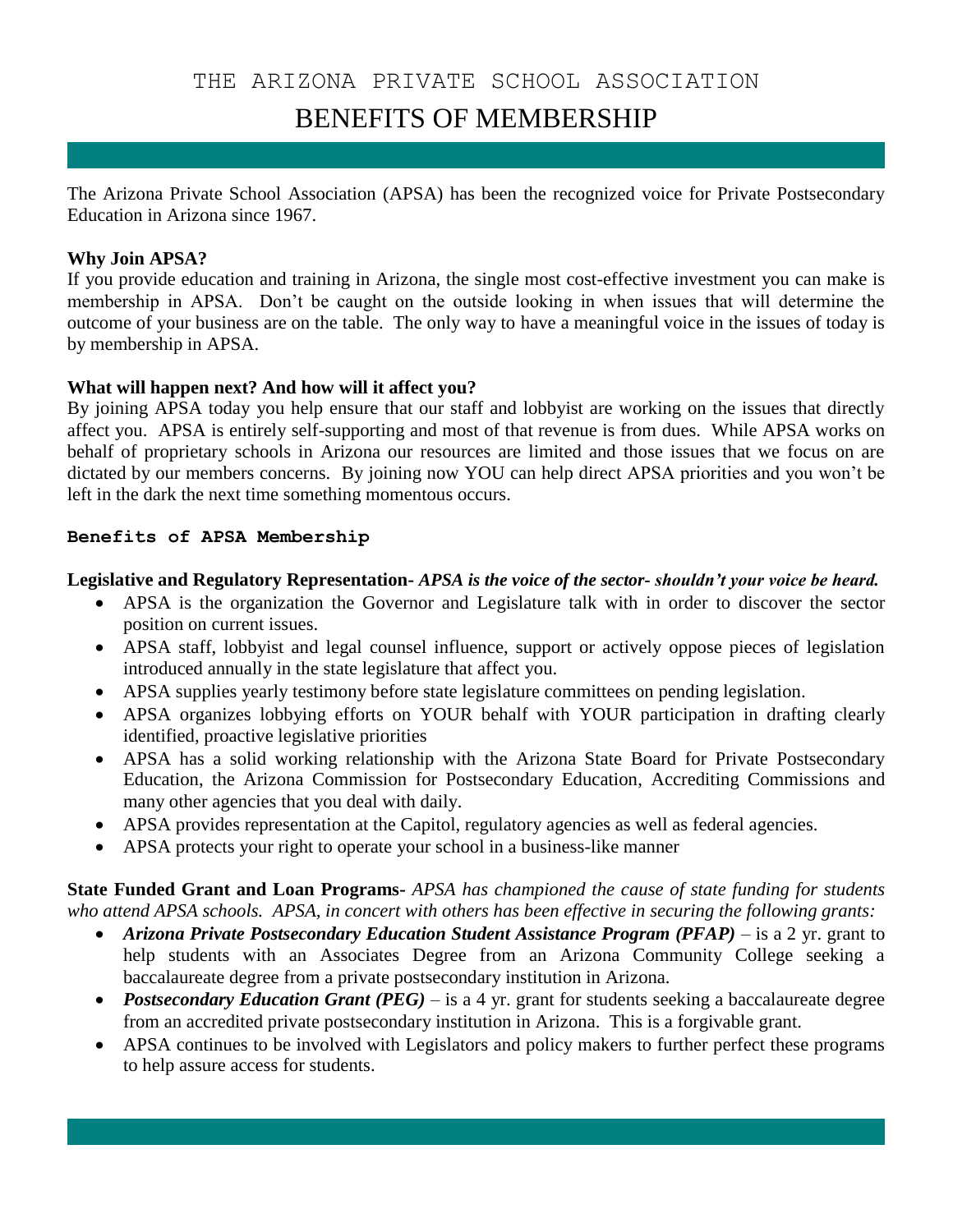#### **Direct Institutional Assistance-** *Every Institution needs some specific help and advice on occasion.*

- APSA is the most comprehensive resource for information on becoming licensed, renewing your license through the Arizona State Board for Private Postsecondary Education and on seeking accreditation for your institution.
- APSA can offer expert advice or assistance with state law compliance issues, educational decisions to add a branch or new program, legal or regulatory advice on school matters.
- APSA can assist you in finding the qualified expert that you need to resolve your issues.

#### **Continuing Education Opportunities**- *Satisfy your CEU's onsite or online with discount for members.*

- *S*trategies for *T*eaching *A*nd *R*etention Teacher Training workshop, Master Teacher Development workshop with Guest Speaker, Custom Design workshops, and many more.
- APSA Online Training Center- Just-In-Time-Training, self paced online training facilitated by Career School Experts, many training topics plus free tutorials.
- Our workshops are designed to teach teachers how to teach in a postsecondary setting.

**Networking & Volunteering Opportunities**- *You will have the chance to meet owners, administrators and educators who are leaders in career education.*

- Attend annual conference with educational sessions for your entire staff & faculty
- Participate in APSA events such as the APSA Fundraisers, Workshops, Employer Recognition luncheon.
- Volunteering- APSA members are encouraged to volunteer and serve on a committee. Some of the committees available are Continuing Education, Legislative, Membership, Partnership, and Public Relations.

**Scholarship Program**- *Two Association-led Scholarship Programs that provide the opportunity to give back to the local community and received well-deserved recognition.*

- APSA High School Scholarship- member institutions have the option to participate in offering a \$1,000 non-cash tuition scholarships to their institutions to graduating high school seniors within the state.
- LifeLong Learning Scholarship- enrolled or graduating students can apply for this \$500 scholarship.
- Both category of scholarship winner will receive recognition with participation at the APSA Annual Conference

#### **Outreach Activities**- *we get your name out there.*

- As an APSA member, you are listed in the Member Directory of the APSA website at [www.arizonapsa.org](http://www.arizonapsa.org/) where potential students and other interested persons can learn more about your school.
- Website links to members take interested parties directly to YOUR website.
- APSA staff will provide Member Referrals to individuals seeking information about your school.
- APSA members will receive regular communication about upcoming events, legislative actions, important news, announcements concerning our sector and other industry issues from leaders in the field.
- APSA will communicate via e-mail, mailings, faxes, telephone and one-on-one to keep members informed and collaborating.

#### **APSA Associate Members**- companies servicing our Members

 As an APSA member you have access to our many Associate Members. These are individuals and organizations dedicated to providing all the services and products that a school needs to stay in compliance and to be successful.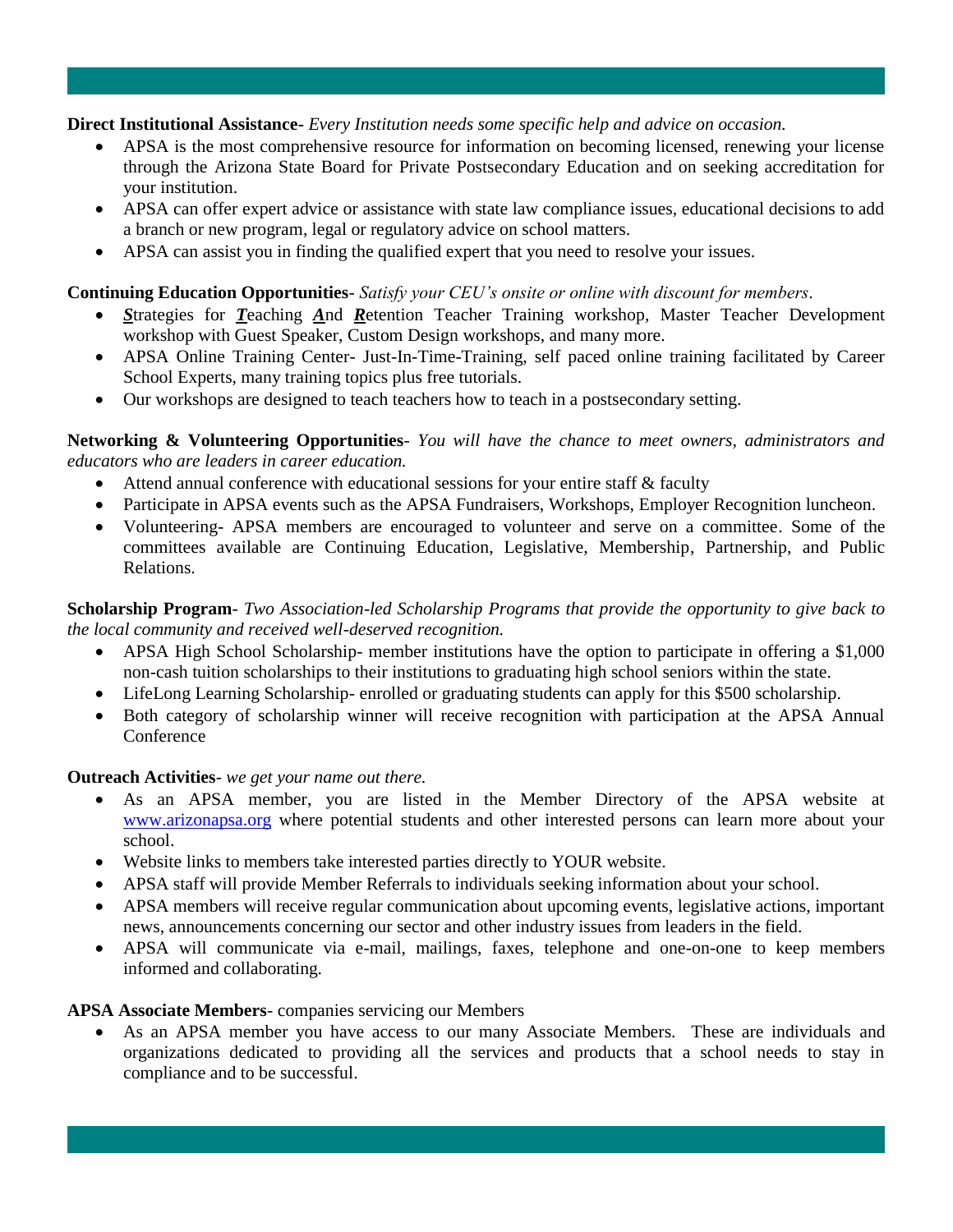

# The Arizona Private School Association SCHOOL MEMBERSHIP APPLICATION

**Return application to:**

APSA, 7776 S. Pointe Parkway W. Ste. 110, Phoenix, AZ 85044 Phone: (602) 254-5199 Fax: 602-254-5073 Email: [apsa@arizonapsa.org](mailto:apsa@arizonapsa.org)

|                                                             | Title:                                       |  |  |                                                                              |  |
|-------------------------------------------------------------|----------------------------------------------|--|--|------------------------------------------------------------------------------|--|
| Mailing Address: National Address:                          |                                              |  |  |                                                                              |  |
| City, State, Zip: 2008. Experience of the State of Table 3. |                                              |  |  |                                                                              |  |
|                                                             |                                              |  |  | Phone: Fax: Fax: Toll Free:                                                  |  |
|                                                             | Website:                                     |  |  |                                                                              |  |
| <b>Credentials Offered:</b>                                 |                                              |  |  | $\Box$ Diploma $\Box$ AAS $\Box$ AS $\Box$ AA $\Box$ BA $\Box$ BS $\Box$ MS  |  |
| <b>Licensure Status:</b>                                    | Provisional Annual Licensed by Accreditation |  |  |                                                                              |  |
| Accreditation:                                              | $\exists$ ABHES<br>$\exists$ SACS            |  |  | $\Box$ ACCET $\Box$ ACCSCT $\Box$ ACICS $\Box$ COE $\Box$ DETC $\Box$ NACCAS |  |

**Please forward a copy of your license and accreditation certificates along with a school catalog.**

| Please provide the names $\&$ emails for the following:                                                                                                                                                                        |  |
|--------------------------------------------------------------------------------------------------------------------------------------------------------------------------------------------------------------------------------|--|
|                                                                                                                                                                                                                                |  |
|                                                                                                                                                                                                                                |  |
| Career Services: Email: Email:                                                                                                                                                                                                 |  |
|                                                                                                                                                                                                                                |  |
|                                                                                                                                                                                                                                |  |
|                                                                                                                                                                                                                                |  |
|                                                                                                                                                                                                                                |  |
| Email: New York: New York: New York: New York: New York: New York: New York: New York: New York: New York: New York: New York: New York: New York: New York: New York: New York: New York: New York: New York: New York: New Y |  |
|                                                                                                                                                                                                                                |  |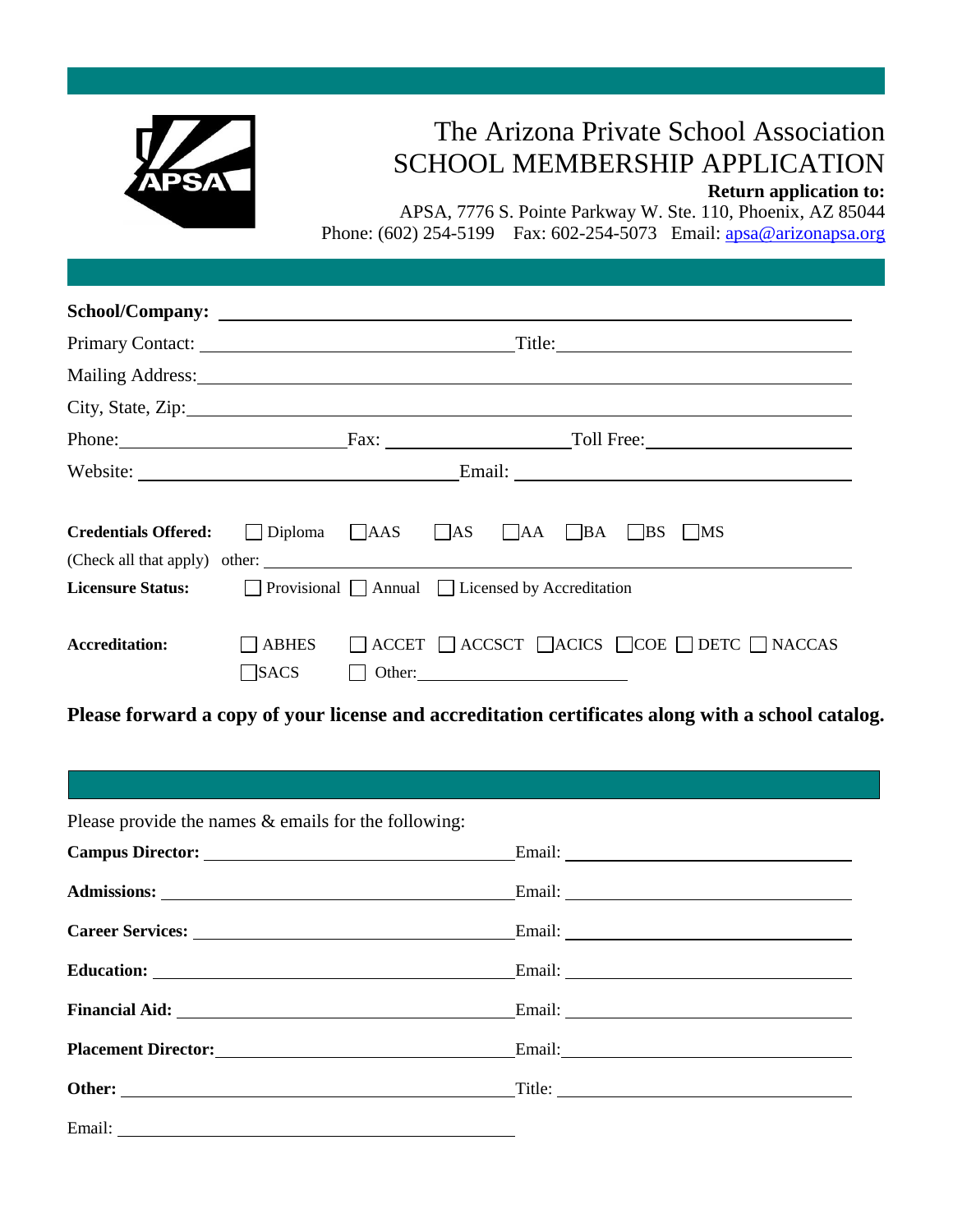#### **ADDITIONAL SCHOOLS ONLY -** List all campuses

|                                                                                                                |  | Mailing Address: 1988 and 2008 and 2008 and 2008 and 2008 and 2008 and 2008 and 2008 and 2008 and 2008 and 200 |
|----------------------------------------------------------------------------------------------------------------|--|----------------------------------------------------------------------------------------------------------------|
| City, State, Zip:                                                                                              |  |                                                                                                                |
|                                                                                                                |  | Phone: Fax: Fax: Toll Free:                                                                                    |
|                                                                                                                |  |                                                                                                                |
|                                                                                                                |  |                                                                                                                |
|                                                                                                                |  |                                                                                                                |
| Mailing Address: 1988 and 2008 and 2008 and 2008 and 2008 and 2008 and 2008 and 2008 and 2008 and 2008 and 200 |  |                                                                                                                |
| City, State, Zip:                                                                                              |  |                                                                                                                |
|                                                                                                                |  | Phone: Fax: Fax: Toll Free:                                                                                    |
|                                                                                                                |  |                                                                                                                |
|                                                                                                                |  |                                                                                                                |
|                                                                                                                |  |                                                                                                                |
|                                                                                                                |  | Mailing Address: 1988 and 2008 and 2008 and 2008 and 2008 and 2008 and 2008 and 2008 and 2008 and 2008 and 200 |
|                                                                                                                |  |                                                                                                                |
|                                                                                                                |  | Phone: Fax: Fax: Toll Free: Toll Free:                                                                         |
|                                                                                                                |  |                                                                                                                |

**School Membership is open to any independent postsecondary school or college licensed by the Arizona State Board for Private Postsecondary Education to operate in the State of Arizona.**

**Annual dues are assessed based on the gross tuition revenue reported by your school to the Arizona State Board for Private Postsecondary Education for your most recent reporting year. Membership dues are paid annually.**